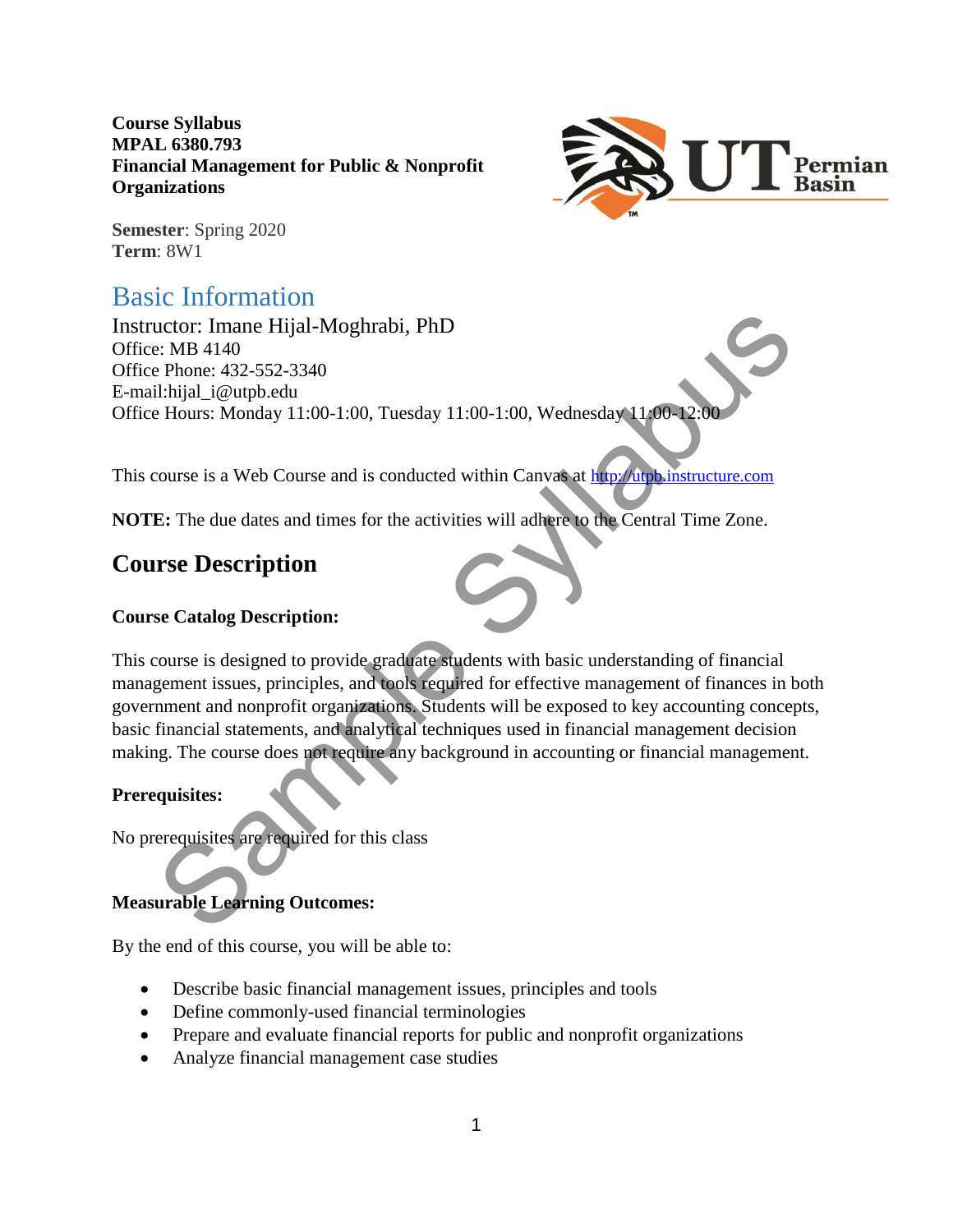- Record the financial transactions of an organization and evaluate the financial results of its operations
- Evaluate the financial position of public and nonprofit organizations

## **Materials**

#### **Required Materials:**

 Steve A. Finkler et al. (2020). *Financial Management for Public, Health, and Nonprofit Organizations.* ISBN-13: 9781506396811 ISBN-10: 150639681X

## **Important Academic Dates**

UTPB Academic Calendar

## **Course Overview**

*Discussions:* Online participation is essential in this course, and it is worth 30% of your overall course grade. There will be three discussion topics during this semester. To participate in the discussions you need to access the "Discussion Tool" link. For each discussion topic, you must submit one main post and at least two responses to your colleagues' posts. You are not allowed to view your colleagues' posts unless you post yours first. You are expected to post meaningful and reflective responses, and to support your statements with course readings. It is your responsibility to read all of the messages that are posted in the online discussion. To receive full credit, all discussion posts must be made by the time and date listed on the course schedule. Each discussion link will be deactivated after the discussion due date. Your posts will be graded on the quality of your writing, your analysis of the topic, and your contribution of new thoughts to the discussion thread. A: matter et al. (2020). Frametai wand generally or Table, The and Nonpropin<br>
Shiraltons. ISBN-13: 9781506396811 ISBN-10: 150639681X<br>
ortant Academic Calendar<br>
Shiraltons: Online participation is essential in this course,

**Assignments:** In this class, there will be 3 assignments that are worth 30% of your overall course grade. All assignments are due on the dates and times listed in the course schedule. Detailed instructions will be provided in Canvas.

*Tests:* In this class, you are required to take one test that is worth 40% of your overall course grade. The format of the exam will be a combination of short definitions and essay-type questions. You can use your textbooks, your notes, and the posted notes. However, you will be using lockdown browser, which will not allow you to have anything else open on your computer. There will be no make-up for the exam. The exam date is listed in the class schedule. Detailed instructions will be provided in Canvas.

**Grading:** Your final grade will be awarded based on your overall performance in the course and according to the grade distribution listed below.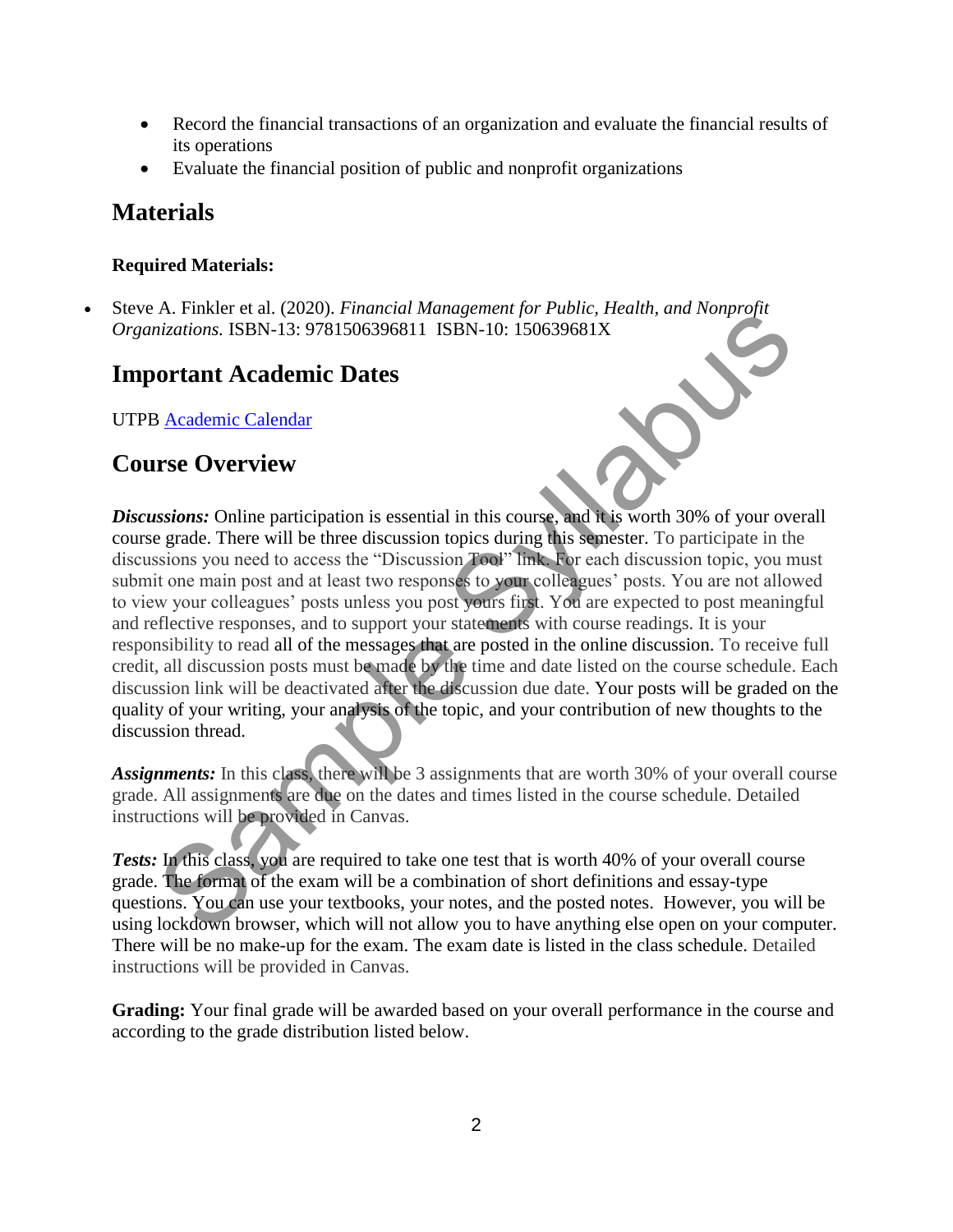| <b>Course Activity</b> | <b>Points</b> | <b>Percentage of Total</b><br><b>Grade</b> |
|------------------------|---------------|--------------------------------------------|
| Test                   | 100           | 40                                         |
| Assignment 1           | 100           | 10                                         |
| Assignment 2           | 100           | 10                                         |
| Assignment 3           | 100           | 10                                         |
| Discussion 1           | 100           | 7.5                                        |
| Discussion 2           | 100           | 7.5                                        |
| Discussion 3           | 100           | 7.5                                        |
| Discussion 4           | 100           | 7.5                                        |
| <b>Total</b>           | 1000          | <b>100</b>                                 |

#### **Grading Scale:**

Grading follows the standard classification:  $A+=98-100$ ,  $A=93-97$ ,  $A=90-92$ :  $B+=87-89$ , B=83-86, B-=80-82, C+=77-79, C=73-76, C- =70-72, D+=67-69, D=63-66, D-=60-62, F=0-59.

*Grading & Feedback:* I will be grading your submitted work within one week of the due date. You can check your grades by clicking "Grades" on the course menu after the grade for each assessment task is released. I will also be providing you with a general feedback on each assigned activity using the course Announcements tool.

*Communication:* I will communicate with you mainly using the Announcements tools. You may send me personal concerns or questions using the course email tool. I will reply to your emails within 24 hours under normal circumstances. However, if you have something that needs my immediate attention, please send me an e-mail with **URGENT – MPAL 6380** in the subject line. If you wish to call me, or meet with me personally, I will be available during my offices hours. sion 3<br>
sion 3<br>
sion 4<br>
Sample State 100 7.5<br>
100 7.5<br>
100 7.5<br>
100 7.5<br>
100 7.5<br>
100 100 7.5<br>
100 100 7.5<br>
100 100 7.5<br>
100 100 7.5<br>
100 100 7.5<br>
100 100 100 100 100<br>
100 100 100 100 100<br>
100 100 100 100 100 100 100 100

**Time Management:** Students should expect to spend 9 to 12 hours per week on preparing for this class in order to obtain an "A". It is important to develop a Time Management Plan to be successful.

# **Policies**

#### **Discussion Board**

Discussion Board is primarily for discussing course related topics and issues. Best practices are:

- Read all message postings in online discussion.
- Respond to the question directly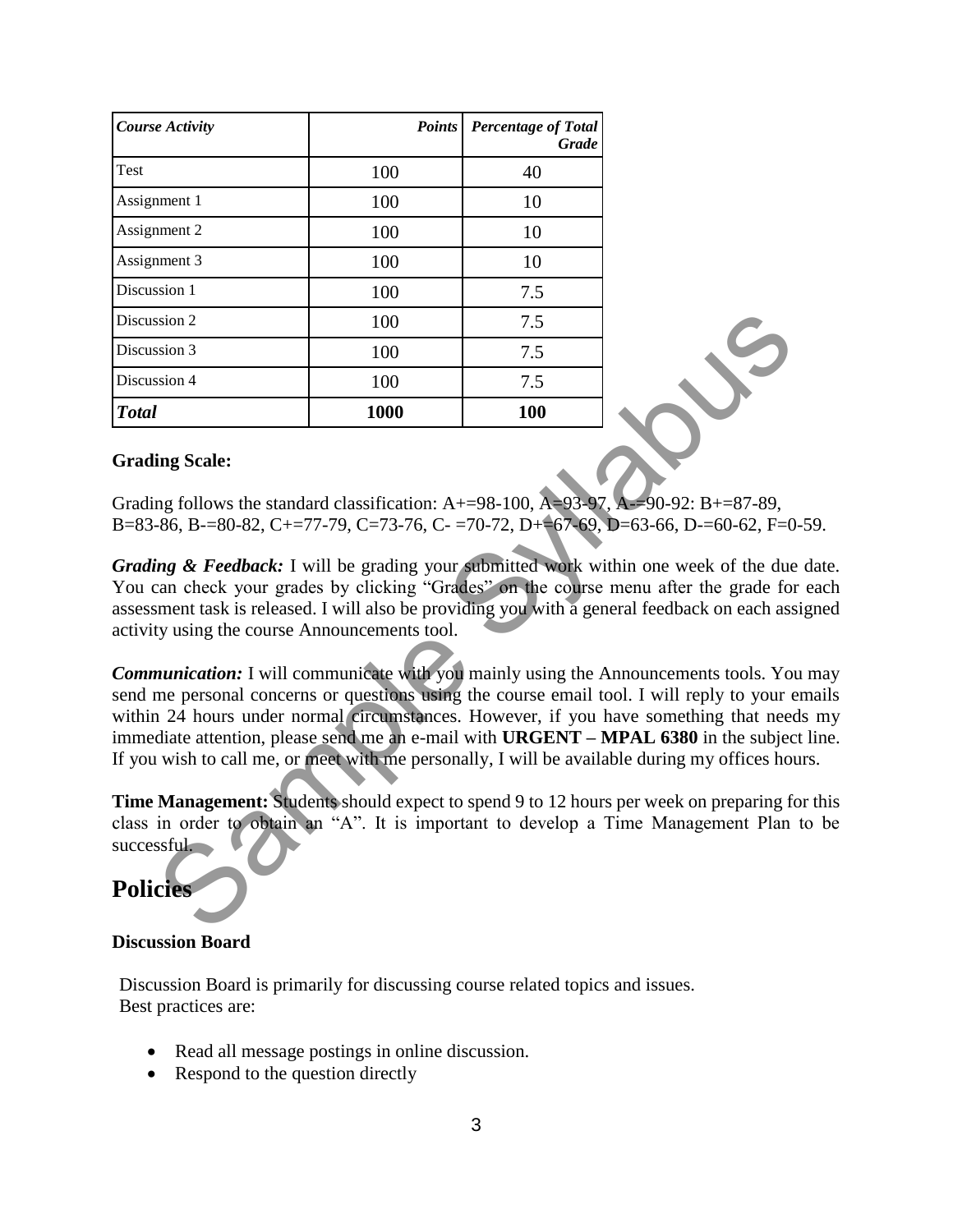- Reply to minimum of two other student posts.
- Use a person's name in the body of your message when you reply to their message.
- Avoid postings that are limited to 'I agree' or 'great idea', etc.
- Ensure responses to questions are meaningful, reflective.
- Support statements with concepts from course readings, refer to personal experience, examples.
- Follow **Rules of Behavior (below).**

#### **Rules of Behavior**

Discussion areas are public to every student in this class (including your instructor) who will see what you write. Please pay attention to the language you use and adhere to the following guidelines:

- Do not post anything too personal.
- Do not use language that is inappropriate for a classroom setting or prejudicial in regard to gender, race, or ethnicity.
- Do not use all caps in the message box unless you are emphasizing (it is considered shouting).
- Be courteous and respectful to other people on the list
- Do not overuse acronyms like you would use in text messaging. Some of the list participants may not be familiar with acronyms.
- Use line breaks and paragraphs in long responses.
- Write your full name at the end of the posting.
- Be careful with sarcasm and subtle humor; one person's joke is another person's insult.

#### **Make-Up/Late Submission Policy**

All course activities must be submitted before or on set due dates and times. Late submissions will not be accepted. If a student is unable to abide by the due dates and times, it is his/her responsibility to contact the instructor immediately. Saion areas are public to every student in this class (including your instructor) who wis<br>you write. Please pay attention to the language you use and adhere to the following<br>lines:<br>Do not post anything too personal.<br>Do not

No extra credit.

#### **Academic Dishonesty/Plagiarism/Cheating**

The academic community regards academic dishonesty as an extremely serious matter, with serious consequences. Any effort to gain an advantage not given to all students is dishonest whether or not the effort is successful. Any suspicion of academic dishonesty will be reported and investigated. A student who engages in scholastic dishonesty that includes, but is not limited to cheating, plagiarism, and collusion will receive an "F" for the course.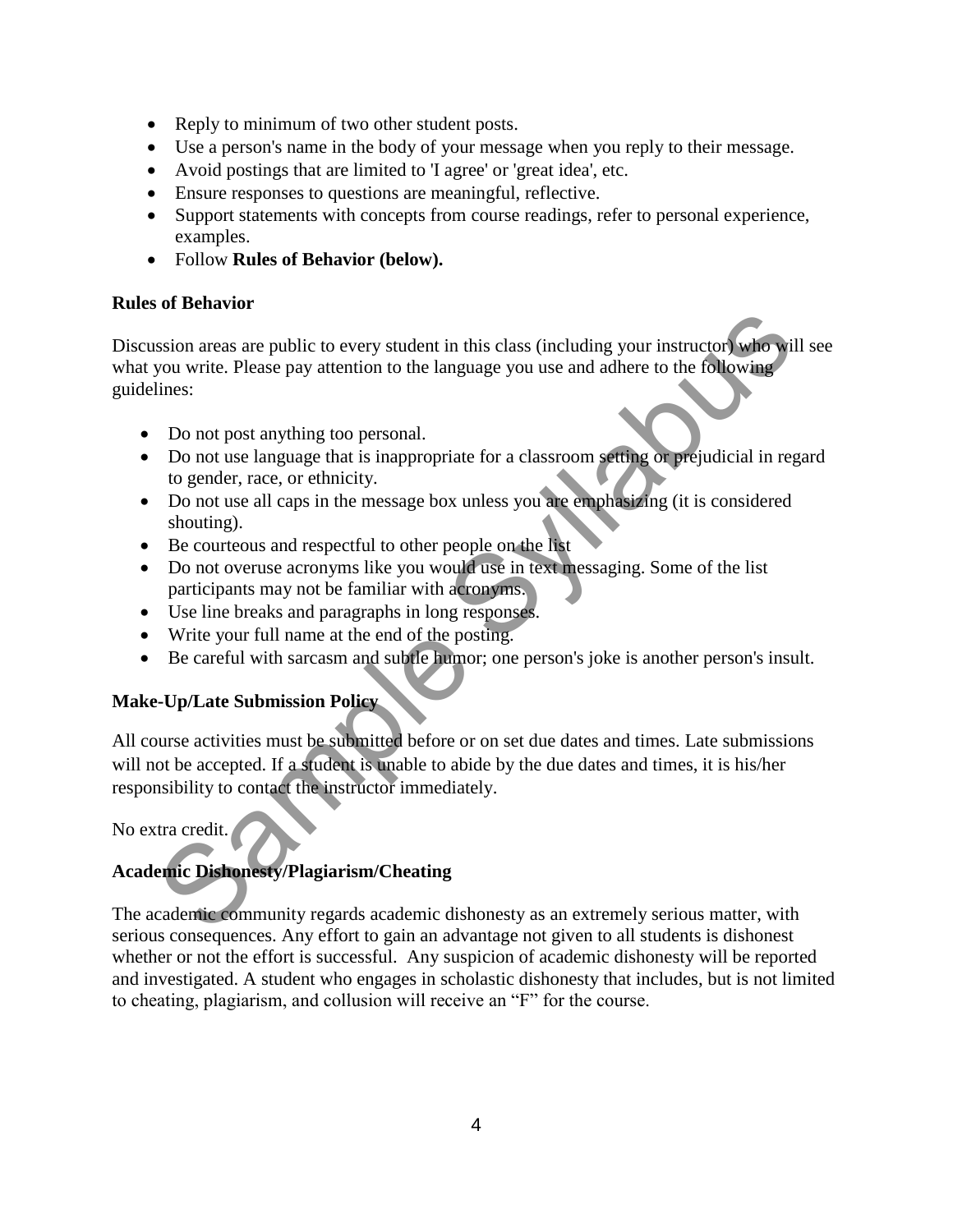All persons involved in academic dishonesty will be disciplined in accordance with University regulations and procedures. For complete information on UTPB student conduct and discipline procedures consult the University's Handbook:Scholastic Dishonesty.

.**Academic dishonesty** includes, but is not limited to cheating, plagiarism, collusion, falsifying academic records, misrepresenting facts, the submission for credit of any work or materials that are attributable in whole or in part to another person, taking an examination for another person, any act designed to give unfair advantage to a student such as, but not limited to, submission of essentially the same written assignment for two courses without the prior permission of the instructor, or the attempt to commit such acts.

**Plagiarism** includes, but is not limited to the appropriation of, buying, receiving as a gift, or obtaining by any means material that is attributable in whole or in part to another source, including words, ideas, illustrations, structure, computer code, other expression and media, and presenting that material as one's own academic work being offered for credit. ctor, or the attempt to commit such acts.<br> **Arism** includes, but is not limited to the appropriation of, buying, receiving as a gift, or<br>
ining by any means material that is attributable in whole or in part to anoiher sour

#### **Attendance and Class Participation**

Regular and active participation is an essential, unmistakably important aspect of this online course. Students will log on a minimum of three times every seven days. All students are expected to do the work assigned, notify the instructor when emergencies arise.

#### **Tracking**

The learning management systems have a tracking features. Statistics are collected that quantifies how often and when students are active in the course and provides information if the student has accessed different pages of the course.

#### **Absenteeism**

All the course activities have set dates to be completed and submitted. After the due dates the activities will not be available for the students. Not logging into an online course is considered absenteeism. Contact instructor immediately in case of emergency medical situation.

#### **Course Incomplete/Withdrawal/Grade Appeal**

All students are required to complete the course within the semester they are signed up. Incomplete grades for the course are rarely given, will only be granted if the student provides a valid, documented excuse for not being able to complete the course on time, and has contacted the instructor prior to the scheduled last class to request an extension. The student signs a contract that includes the incomplete course activities and the new due dates.

Find information and dates regarding drops and withdrawals consult the University Handbook: Drops and Withdrawals and Appeal Process.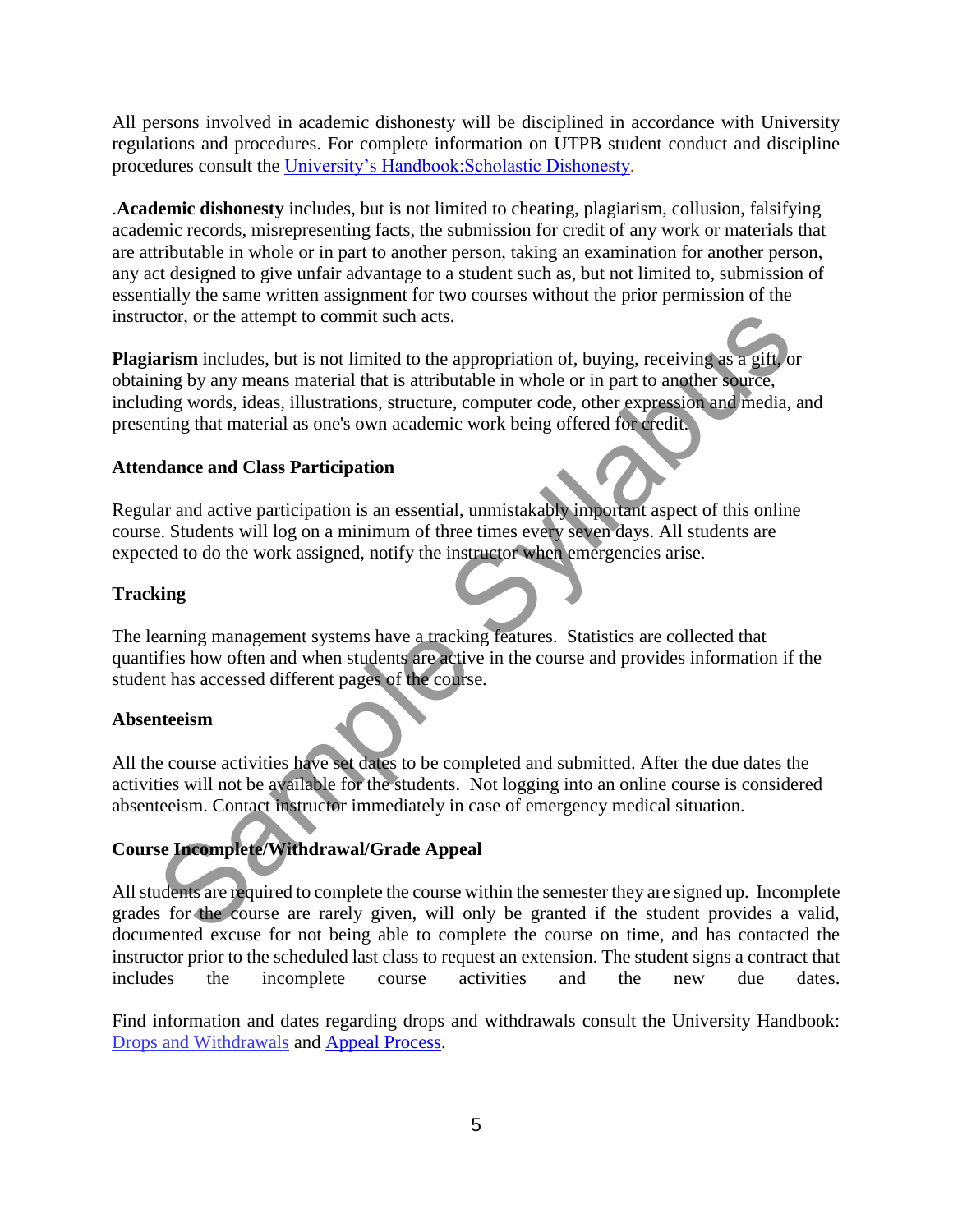#### **Accommodation for Students with Disabilities**

**Students with Disabilities:** The University of Texas of the Permian Basin in compliance with the Americans with Disabilities Act and Section 504 of the Rehabilitation Act provides "reasonable accommodations" to students with disabilities. Any student with a disability who is requesting an accommodation for this course must provide the instructor with official documentation in the form of a letter from the ADA Officer for Students. Only those students who have officially documented a need for an accommodation will have their request honored.

**ADA Officer for Students:** Mr. Paul Leverington **Address:** Mesa Building 4243/4901 E. University, Odessa, Texas 79762 **Voice Telephone:** 432-552-4696

**Email:** ada@utpb.edu

For the accessibility and privacy statements of external tools used within courses, go to Accessibility and Privacy Statements.

## **Computer Skills, Technical & Software Requirements**

This course requires basic proficiency in the use of Word and PowerPoint to create and edit documents, and to save and submit files. Students also need basic proficiency in receiving, sending, and attaching files to email, and in the use of Internet search tools. In order to submit photo identification with the designated assignments, students will need access to a camera or a camera phone. ADA Officer for Students: Mr. Paul Leverington<br>
Address: Mss Building 4243/4901 E. University, Odessa, Texas 79762<br>
Voice Telephone: 432-552-4696<br>
Email:  $\frac{1}{2}$  ada@utph.edu<br>
Email:  $\frac{1}{2}$  ada@utph.edu<br>
Email:  $\frac{1$ 

**Students can use cloud version of Word, PowerPoint and other Microsoft products through use of their UTPB Outlook 365 and UTPB email address. For more information refer to UTPB Office 365 Page**

#### **Computer Technical Requirements**

See Technical Requirements.

#### **Online Student Authentication**

UTPB requires that each student who registers for a distance course is the same student who participates in, completes, and receives credit for the course. UTPB's Distance Education Policy requires faculty members to employ at least two methods of verification to ensure student identities. To access online courses students must login to the UTPB learning management system using their unique personal identifying username and secure password (this is the first method). The faculty member or academic program determines the second method. This course satisfies student authentication by: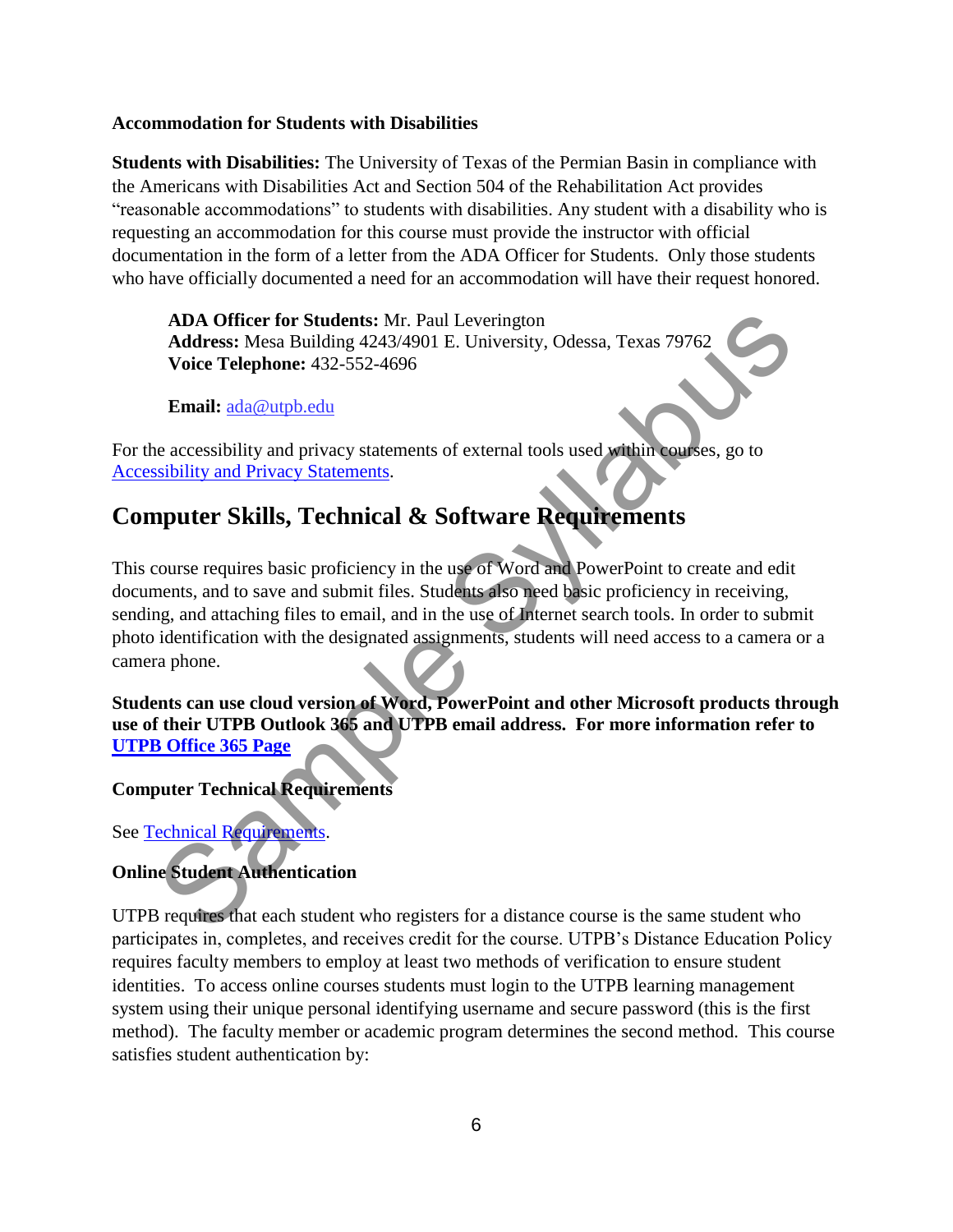Presentation of approved photo  $ID^*$  through a web cam and video recorded proctoring during assessment (Respondus Monitor)

\*Approved up to date photo identifications are: passports, government issued identification, driver's licenses, military ID from DoD. Dual credit and early college high school students use school district identifications.

#### **Using LockDown Browser & Respondus Monitor for Online Exams**

This course requires the use of LockDown Browser and Monitor for online exams. Watch this short video to get a basic understanding of LockDown Browser and Monitor.

Download and install LockDown Browser.

To take an online test, open LockDown Browser which opens Canvas and navigate to the exam. (You cannot access the exam with a standard web browser.) When taking an online exam, follow these guidelines:

- Setup web cam for exams using Monitor.
- Ensure you're in a location where you won't be interrupted.
- Turn off all mobile devices, phones, etc.
- Clear your desk of all external materials books, papers, other computers, or devices.
- Remain at your desk or workstation for the duration of the test.
- LockDown Browser will prevent you from accessing other websites or applications; you will be unable to exit the test until all questions are completed and submitted.

## **Preparation for Emergencies**

#### **Computer Crash**

Not having a working computer or a crashed computer during the semester will NOT be considered as an acceptable reason for not completing course activities at a scheduled time. NOTE: Identify a second computer before the semester begins, that you can use when/if your personal computer crashes. course requires the use of LockDown Browser and Monitor for online exams. Watch to<br>video to get a basic understanding of LockDown Browser and Monitor.<br>
Idoad and install LockDown Browser.<br>
Re an online test, open LockDown

### **Complete Loss of Contact**

If you lose contact with course connectivity completely (i.e. you cannot contact me via Canvas or email), you need to call instructor, and leave message regarding connectivity loss and contact information.

#### **Lost/Corrupt/Missing Files**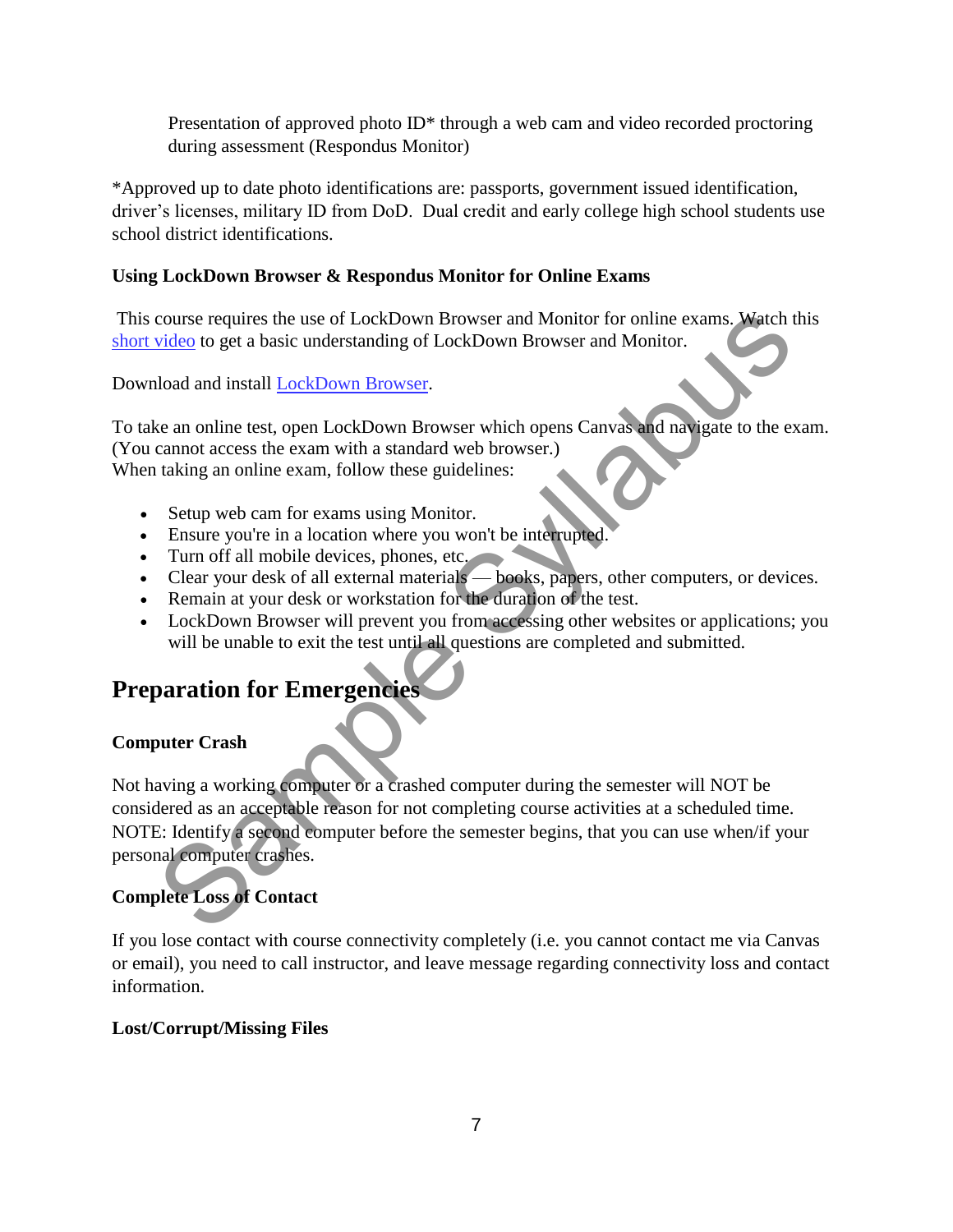You must keep/save a copy of every project/assignment on an external drive, UTPB Outlook 365 OneDrive, or personal computer. In the event of any kind of failure (e.g. virus infection, student's own computer crashes, loss of files in cyberspace, etc.) or any contradictions/problems, you may be required to resubmit the files.

## **End-of-Course Evaluation & Instructor Evaluation**

Every student is encouraged to complete an end-of-course evaluation/survey provided by UTPB. During the last few weeks of class, you will receive an announcement through email notifying you that the Course/Instructor Survey is available. You may follow the link in the email to complete the survey using the same credentials to access your courses here. When entering the emailed Survey link you will see a list of surveys for you to complete. Another way to find Endof-Course Evaluations is through you my.utpb.edu account > My Surveys & Evaluations are on the first page after you login.

| the first page after you login.                                                                                                                                                                                                        | During the last few weeks of class, you will receive an announcement through email notifying<br>you that the Course/Instructor Survey is available. You may follow the link in the email to<br>complete the survey using the same credentials to access your courses here. When entering the<br>emailed Survey link you will see a list of surveys for you to complete. Another way to find End-<br>of-Course Evaluations is through you my.utpb.edu account > My Surveys & Evaluations are on |  |  |
|----------------------------------------------------------------------------------------------------------------------------------------------------------------------------------------------------------------------------------------|------------------------------------------------------------------------------------------------------------------------------------------------------------------------------------------------------------------------------------------------------------------------------------------------------------------------------------------------------------------------------------------------------------------------------------------------------------------------------------------------|--|--|
| The survey is anonymous and your responses are confidential. Your feedback is critical to us and<br>to your instructor as we strive to improve our offerings, and our support of you, the students.<br><b>Student Support Services</b> |                                                                                                                                                                                                                                                                                                                                                                                                                                                                                                |  |  |
| <b>SERVICE</b>                                                                                                                                                                                                                         | <b>CONTACT</b>                                                                                                                                                                                                                                                                                                                                                                                                                                                                                 |  |  |
| <b>ADA</b><br>Accommodation/Support                                                                                                                                                                                                    | <b>Testing Services &amp; Academic Accommodations Department</b><br>$(432)$ 552-4696                                                                                                                                                                                                                                                                                                                                                                                                           |  |  |
| Advising                                                                                                                                                                                                                               | $(432)$ 552-2661<br><b>UTPB</b> Academic Advising Center                                                                                                                                                                                                                                                                                                                                                                                                                                       |  |  |
| <b>Bookstore</b>                                                                                                                                                                                                                       | <b>UTPB Campus Bookstore</b><br>$(432) 552 - 0220$                                                                                                                                                                                                                                                                                                                                                                                                                                             |  |  |
| Email, Office 365,<br>my.utpb.edu                                                                                                                                                                                                      | <b>Information Technology</b>                                                                                                                                                                                                                                                                                                                                                                                                                                                                  |  |  |
| Financial Aid and<br>Scholarship                                                                                                                                                                                                       | <b>UTPB Financial Aid</b><br>$(432) 552 - 2620$                                                                                                                                                                                                                                                                                                                                                                                                                                                |  |  |
| Library                                                                                                                                                                                                                                | The J. Conrad Dunagan Library Online at<br>$(432) 552 - 2370$                                                                                                                                                                                                                                                                                                                                                                                                                                  |  |  |

# **Student Support Services**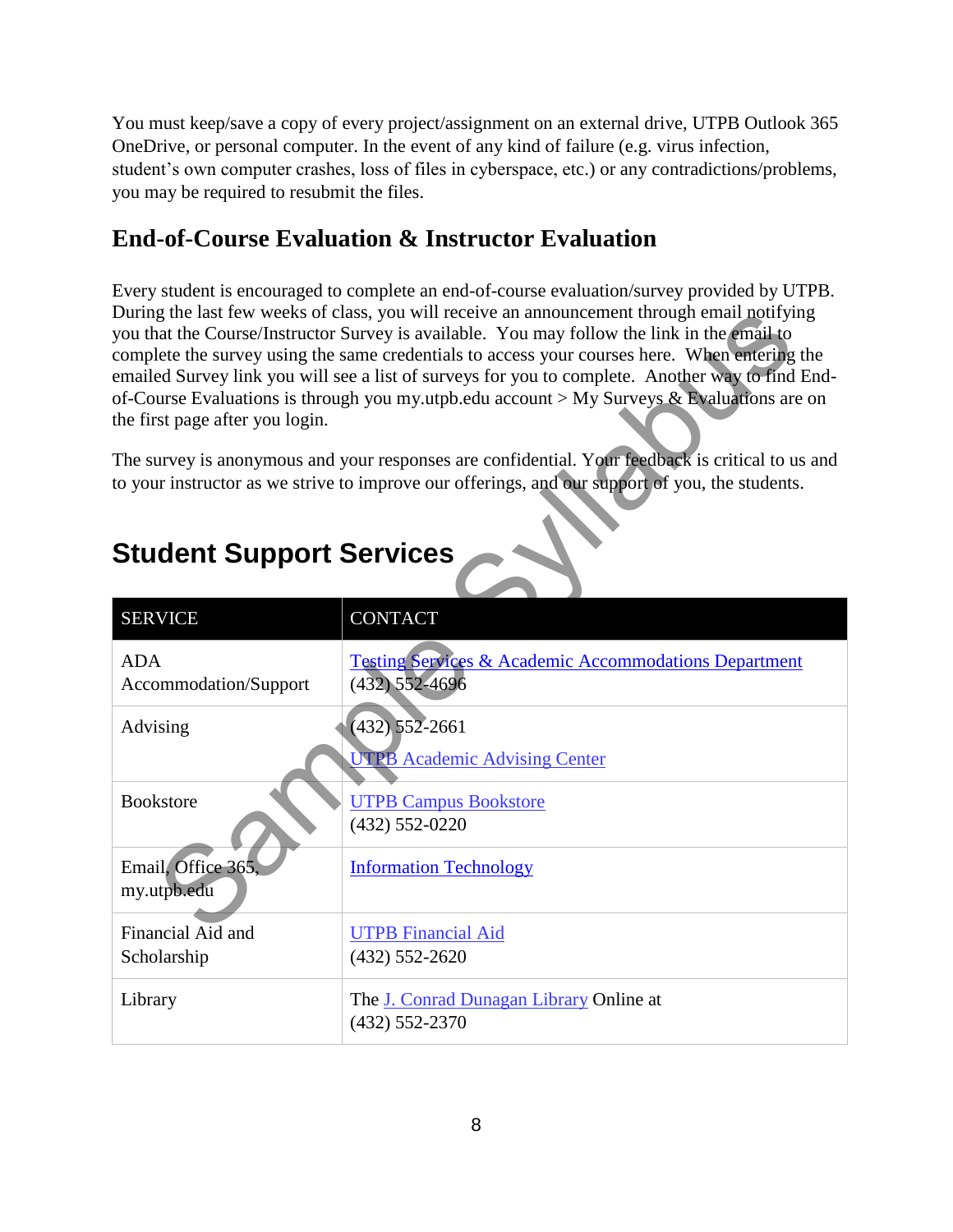| <b>SERVICE</b>                                                                                                                                                                                                                                                                                                                                                                                                                                                                                                   | <b>CONTACT</b>                                                                                                                                                                                                         |  |
|------------------------------------------------------------------------------------------------------------------------------------------------------------------------------------------------------------------------------------------------------------------------------------------------------------------------------------------------------------------------------------------------------------------------------------------------------------------------------------------------------------------|------------------------------------------------------------------------------------------------------------------------------------------------------------------------------------------------------------------------|--|
| Registrar                                                                                                                                                                                                                                                                                                                                                                                                                                                                                                        | <b>UTPB</b> Registrar<br>$(432)$ 552-2635                                                                                                                                                                              |  |
| <b>Student Services</b>                                                                                                                                                                                                                                                                                                                                                                                                                                                                                          | <b>Student Services</b><br>$(432) 552 - 2600$                                                                                                                                                                          |  |
| <b>Technical Support</b>                                                                                                                                                                                                                                                                                                                                                                                                                                                                                         | Canvas<br>1-866-437-0867                                                                                                                                                                                               |  |
| Tutoring & Learning<br><b>Resources</b>                                                                                                                                                                                                                                                                                                                                                                                                                                                                          | If you are taking courses through UTPB the following links<br>provide services: <b>Smarthinking Online Tutoring</b> (provides<br>tutoring services), SmarterMeasure (measures learner readiness<br>for online course). |  |
| <b>Disclaimer &amp; Rights</b><br>Information contained in this syllabus was to the best knowledge of the instructor considered<br>correct and complete when distributed for use in the beginning of the semester. However, the<br>instructor reserves the right, acting within the policies and procedures of UTPB to make changes<br>in the course content or instructional techniques without notice or obligation. The students will<br>be informed about the changes, if any.<br><b>Copyright Statement</b> |                                                                                                                                                                                                                        |  |
| Many of the materials that are posted within UTPB courses are protected by copyright law.<br>These materials are only for the use of students enrolled in the course and only for the purpose of<br>the course. They may not be further retained or disseminated.<br>$50^\circ$                                                                                                                                                                                                                                  |                                                                                                                                                                                                                        |  |

#### **Disclaimer & Rights**

#### **Copyright Statement**